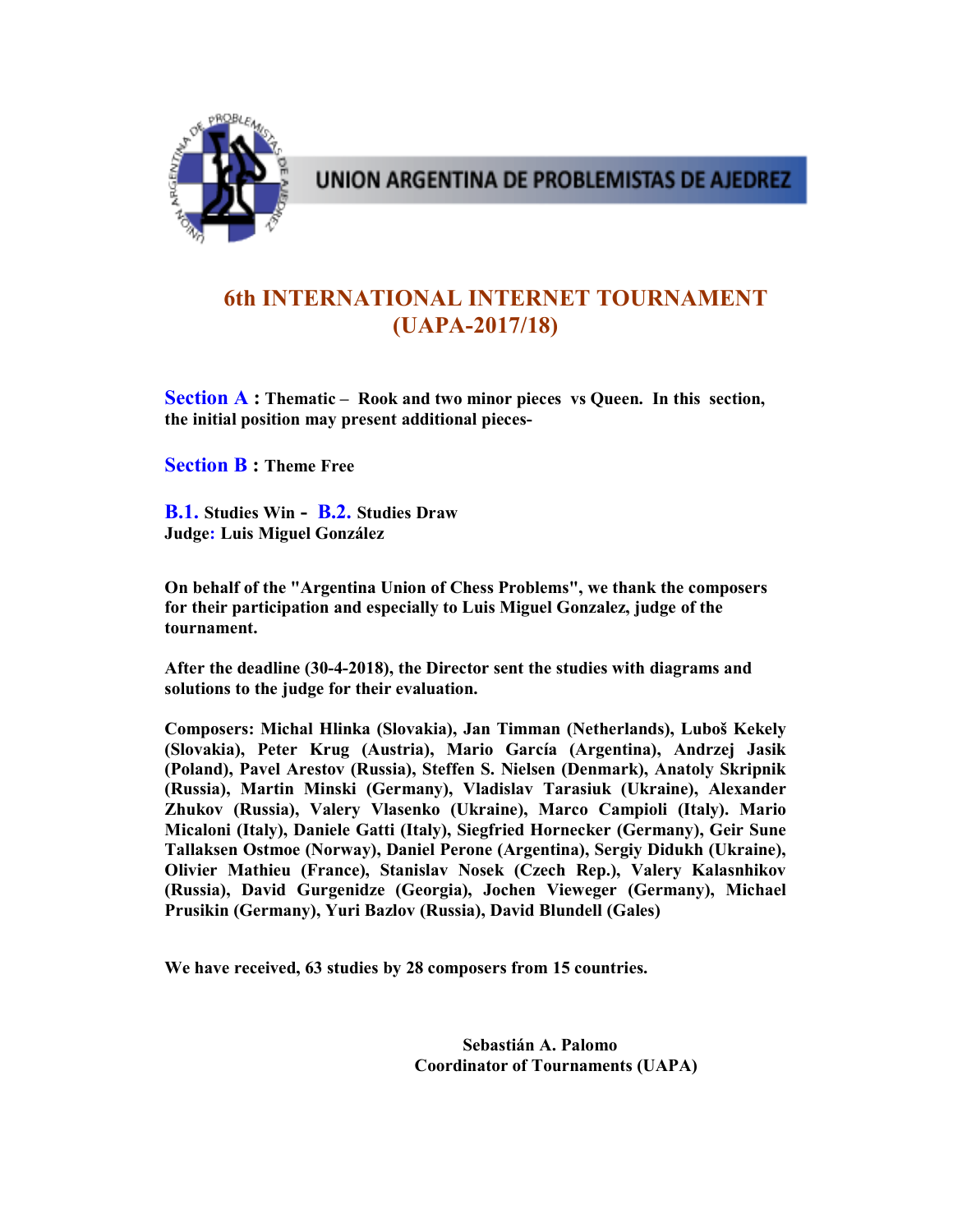## REPORT

Special thanks to all the participants and the "Unión Argentina de Problemistas de Ajedrez" for having been appointed as judge of this tournament. I also want to thank to the Tourney Director Mario G. García for the great support in the preparation of all entries and the edition of this award.

I have checked the technical "health" of the studies about probable predecessors and anticipations consulting the database of van der Heijden.

The overall level of the compositions has been good although a little uneven being higher in the section B.1. (win) in which more studies have been awarded.

General principles about appropriate presentation of the themes, economy of means, flow and brilliance of the play and personal taste have prevailed in my selection.

My ranking for the three sections is as follows.



## Section A. Rook and two minor pieces vs Queen

## Pavel Arestov (Russia)

1.Nf5+! Kxg4 2.Rg8+! [2.Ne3+? Kxh5 3.Ra5+ Kh4=; 2.Bb1? Qb7 3.Ra4+ Kxh5=] 2...Kxh5 [2...Kxf5 3.Bb1++-; 2...Kf4 3.Ne3 Qd7+ 4.Bd5 Qh3 5.Rf8++-] 3.Ng3+ [3.Be6? Qd7+! 4.Bxd7 stalemate] 3...Kh4 4.Rg7!! Qh8! [4...Qxg7 5.Nf5+ Fork] 5.Bg8! h5 [5...Kh3 6.Be6+ Kg2 7.Nh5+! Kh2 8.Bg8! Kh3 9.Ke2 Kh4 10.Ng3! h5 11.Kf3+-] 6.Ke2! [6.Ke3? Qh6+=; 6.Ke1? Kh3! 7.Be6+ Kg2 8.Nf5+ Kf3!=] 6...Kh3 [6...Qh6 7.Nf5+ Fork] 7.Be6+ Kg2 [7...Kh4 8.Nf5+ Kh3 9.Ne3+ Kh2 (9...Kh4 10.Ng2#) 10.Nf1+ Kh1 11.Bd5#] 8.Nf5+! [8.Nxh5+? Kh2!=] 8...Kh2 9.Kf2! Qf8 [9...h4 10.Ne3 Qf8+ 11.Bf5! Qxg7 12.Nf1+ Kh1 13.Be4+ Qg2+ 14.Bxg2#] 10.Rh7! [10.Rf7? Qa3=] 10...Kh3 [10...Qc5+ 11.Ne3+-; 10...Qf6 11.Rxh5++-] 11.Rf7! [11.Rxh5+? Kg4 12.Rh4+ Kg5=] 11...Qb8 [11...Qc5+ 12.Ne3+ Kh4 13.Rf5 Qd4 14.Kf3 Qd3 15.Bc4 Qc3 16.Bf7+-] 12.Nd4+! [12.Ne3+? Kh4 13.Ng2+ Kg5=] 12...Kh4 [12...Kh2 13.Nf3+ Kh1 14.Rd7 Qb6+ 15.Rd4 Qxe6 16.Rd1+ /h4+-] 13.Nf3#

This shows a beautiful incarceration of bQ by rook and bishop in a chessboard almost empty. The quite move 6.Ke2! and the final mate picture are a bonus. The only drawback is the initial capture of wPs.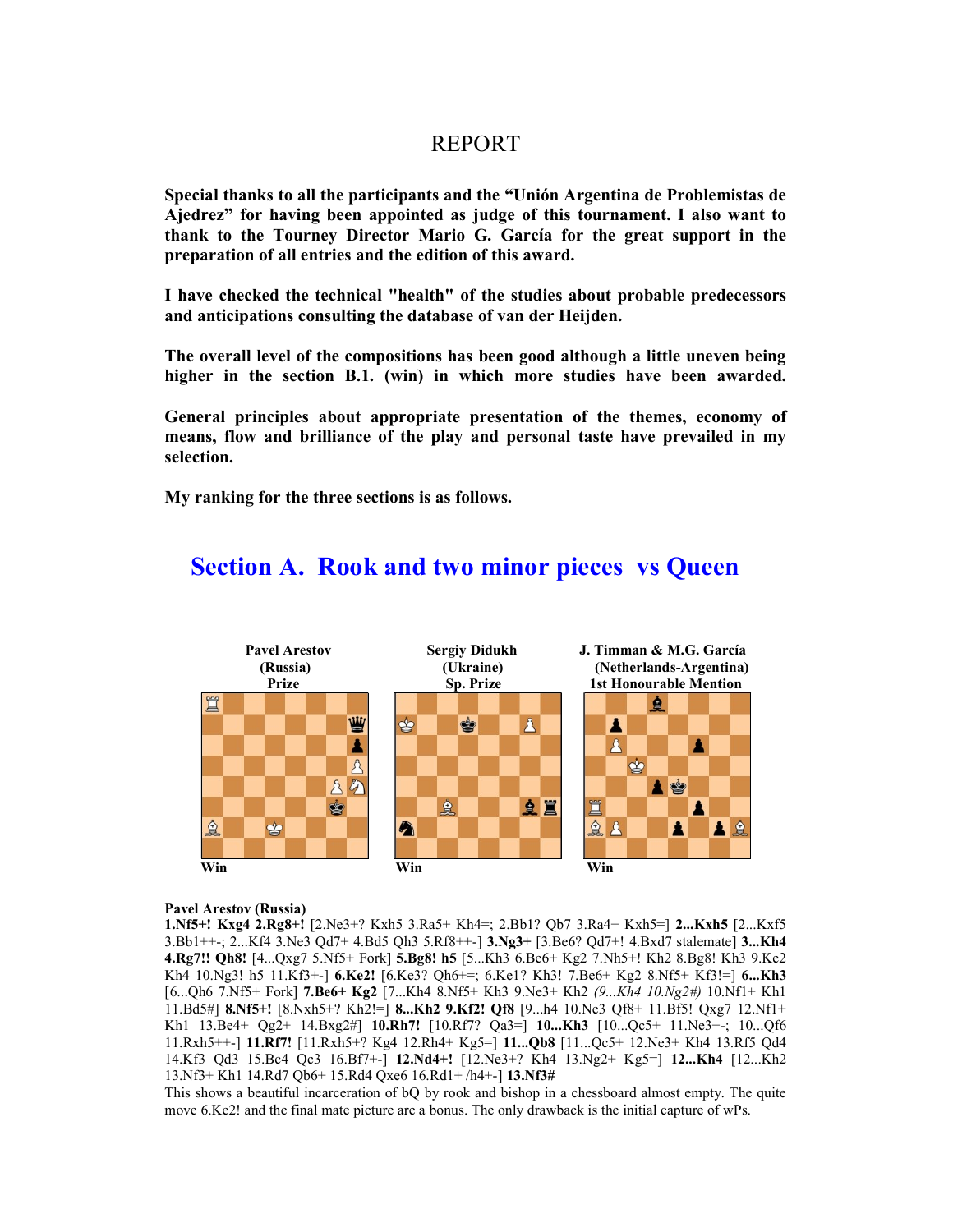## Sergiy Didukh (Ukraine)

1.g8Q! Bf2+ 2.Bd4! [2.Kb7? Rxc3 3.Qf7+ Kd6 4.Qxf2 Rb3+ 5.Kc8 Nc3=] 2...Bxd4+ 3.Kb7 Re3! [3...Rh4 4.Qg5! Bf2 5.Qf5+ Kd6 6.Qxf2+-; 3...Ke7 4.Qg5+ Bf6 5.Qc5+ Kf7 6.Qc4+! Ke7 7.Qc7+ Ke6 8.Qc8++-] 4.Qc4! [Thematic try (R-sacrifice, fork) 4.Qd5+? Ke7 zz 5.Qxd4 Rb3+ 6.Kc7 Rc3+ 7.Kb6 Rb3+ 8.Kc5 Rc3+ 9.Kd5 Rd3! 10.Qxd3 Nb4+ draw.] 4...Ke7 5.Qd5! zz 5...Bb6! [5...Rc3 6.Qe4+! Kf7 7.Qxd4+-; 5...Bf6 6.Qc5+ Kf7 7.Qxe3+-] 6.Kxb6 [6.Qg5+? Kd6 7.Kxb6 Rb3+ 8.Ka5 Nc3=] 6...Nc3 7.Qg5+! [7.Qc5+? Kf6 8.Qxe3 Nd5+!= fork.] 7...Kd7 8.Ka5!+-

Apparently, the tourney theme is supossed to be rook and two minor pieces win against bQ but nothing indicates that the opposite can also be possible. In this case, after an appropriate bishop sacrifice, the play of White involves a nice avoidance capture and a reciprocal zugzwang position with thematic try.

## Jan Timman & Mario G. Garcia (Netherland-Argentina)

1.Bb1+! [1.Bd5+? Kf5 2.Rxf3+ Kg5=] 1...d3 2.Rxd3! [Try : 2.Bxd3+? Ke3 3.Bc4+ Kf2!= (no 3...Kd2? 4.Rd3+ Kc1 5.Rc3+ Kd1 (5...Kxb2 6.Re3 Kc2 7.Rxe2+ fxe2 8.Bxe2+-) 6.Bb3+ Kd2 7.Bf4+ Ke1 8.Be3+-) ] 2...Bxb6+! [2...Be7+ 3.Kc4 f2 4.Ra3# /h3 mate] 3.Kxb6! [3.Kc4? g1Q=] 3...f2 [3...e1Q 4.Rd1+ Ke3 5.Rxe1++-] 4.Ra3+! switchback  $[Try : 4.Rh3+? Kd4! (4...Kd5? 5.Bf5 e1N 6.Rh8 Kd4 7.Bf4+- see to]$ solution) 5.Bf5 e1N! 6.Rh4+ Ke3=1 4...Kd5 [main 1 : 4...Kd4 5.Bf4! (5.Bf5? e1N! 6.Ra4+ Ke3!=) 5...e1Q 6.Ra4+ Kd5 7.Ba2# mirror model mate] 5.Bf5 e1N! [main 2 : 5...e1Q 6.Rd3+ Kc4 7.b3+ Kb4 8.Bd6# model mate] 6.Ra8 Kd4(6..Kc4 7.Rd8 Kb3 8.Rd2 Ka2 9.Rxf2+-) 7.Bf4! [7.Rd8+? Ke3 8.Re8+ Kf3 9.Be4+ Kg4 10.Rg8+ Kh5=] 7...Kc4 [7...f1Q 8.Rd8+ Kc4 9.Be6+ mates] 8.Rc8+ Kb3 9.Bc1! [9.Be6+? Kxb2 10.Bc1+ Ka1! 11.Bf5 f1Q 12.Ra8+ Qa6+ 13.Rxa6+ bxa6 14.Be3 Nf3=] 9...f1Q 10.Be6+ Kb4 [10...Ka4 11.Ra8+ Qa6+ 12.Rxa6+ bxa6 13.Be3+- similar to solution] 11.Bd2+ Ka4 12.Ra8+ Qa6+ 13.Rxa6+ bxa6 14.Be3! [14.b3+? Ka3 15.Bc1+ (15.Be3 Nf3!=) 15...Kb4!=] 14...Nf3 [14...Nd3 15.Kxa6 Nxb2 16.Bh3 Kb4 17.Bxg2+- White will dominate the bN after capturing the pawn] 15.Bc5 g1Q 16.b3# mate model.

The counterplay of Black is based on its advanced pawns in order to prevent from several mates in the center of the board. This is partially achieved with knight and queen promotions but a final model pawn mate cannot be avoided.



#### Michal Hlinka & Luboš Kekely

1.Rd4+ [1.Rh2+? Nh3 2.Rdxh3+ Kg5 3.Rg2+ Kf6=] 1...Ne4 [1...Kg3 2.Rg4+ Kh3 3.Rh2#] 2.Rxe4+ Kg5 3.Rg4+ Kh6 [3...Kf6 4.Rd6+ Ke7 5.Re4+ Kf8 6.Rd8+ Kg7 7.Rd7+ Kg8 8.Nd6 Qb1 9.Rg4+ Kf8 10.Nxf5+-] 4.Rh2+ Rh5 5.Rxh5+ Kxh5 6.Ne3 1st battery 6...Qb7+ 7.Rg2+ 2nd battery 7...Kh6 [7...Kh4 8.Nf5+ Kh3 9.Bg4#] 8.Bc2 Qf3 [8...a3 9.Nf5+ Kh7 10.Nd6+ 3rd battery; 8...Kh5 9.Nf5 Qd5 10.Be4 Qb3 11.Rg3 Qd1+ 12.Kh2 Qe2+ 13.Rg2 Qd1 14.Bc6+-] 9.Nf5+ Kh5 [9...Kh7 10.Nd4++- (or Nh4+), 4th battery] **10.Be4!** [10.Ng7+? Kh4!=; 10.Kg1? a3=] **10...Qf1**+ [10...Qf4 11.Bd3+-; 10...Qb3 11.Rg3+- as after 8.- Kh5 ... 11.Rg3; 10...Qd1+ 11.Kh2 a3 12.Bc6+-] 11.Kh2 [11.Rg1? Qh3#] 11...Qf4+ 12.Kh3 [12.Kg1? a3 13.Bd3 Qc1+=] 12...a3 13.Ng7+ Kh6 14.Rg6+ [14.Nf5+? Kh7!=] 14...Kh7 15.Rg4++- 5th battery.

After an introduction a little forced, this shows a susprising play with up to 5 batteries in which bQ finally persishes.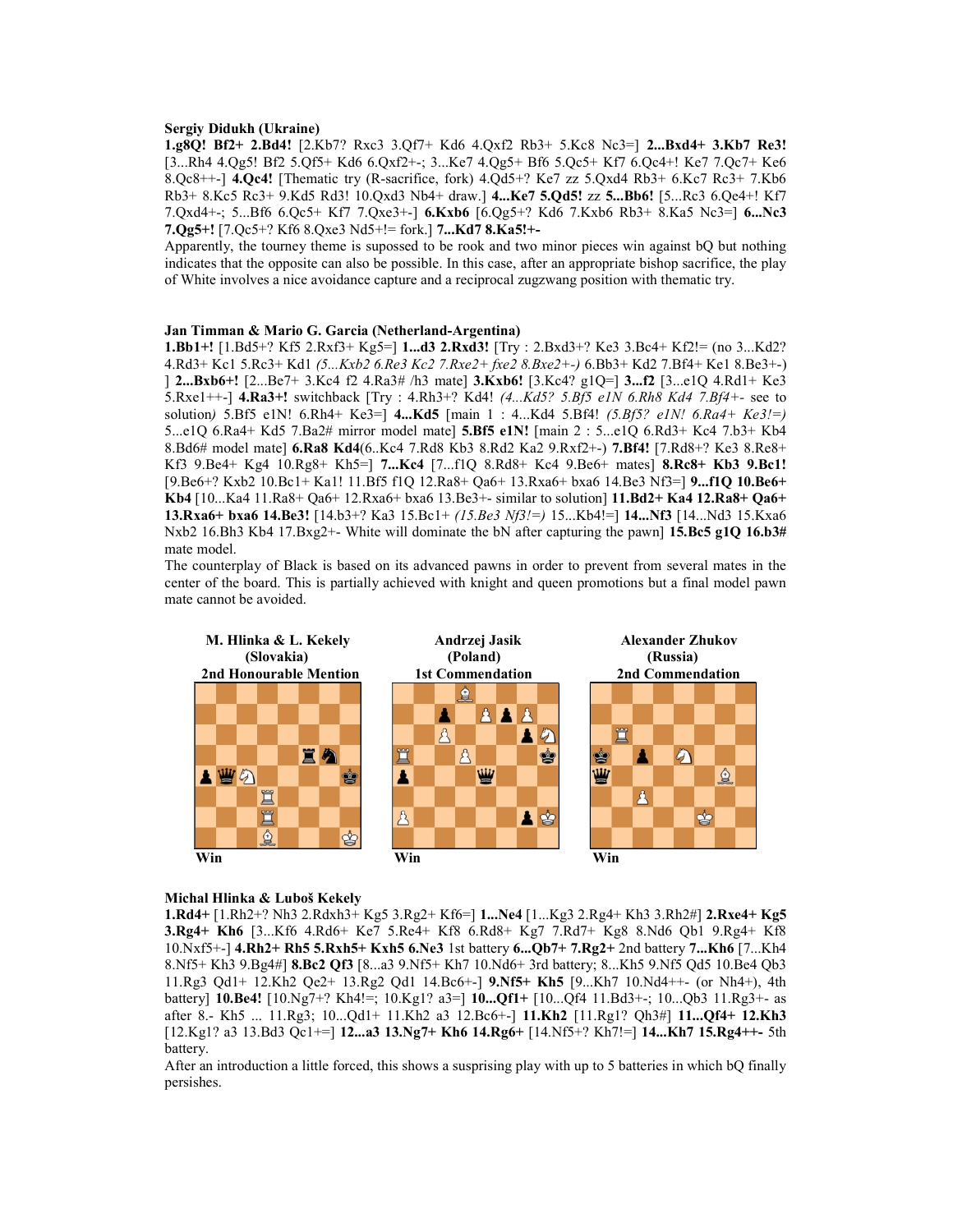## Andrzej Jasik (Poland)

1.e8Q! [Thematic Try : 1.d6+? Kxh6 2.g8N+ (2.e8Q g1Q+! 3.Kxg1 Qg4+ 4.Kf2 Qf4+ 5.Ke2 Qg4+ 6.Ke3 Qg1 + 7.Kd3 Qd1 + 8.Kc3 Qc1 + =  $\frac{1}{2}$ ...Kg7 3.e8N + Kh8! =  $\frac{3}{2}$ ...Qxe8? 4.Bf6 + similar to variant B) ] 1...Qxe8 2.d6+! Kxh6 [2...f5 3.Be7! Kxh6 4.d7 Qxe7 5.g8N+ Kg7 6.Nxe7+-] 3.g8N+! With two variations : A) 3...Qxg8 [B) 3...Kg7 4.Bf6+! Kxg8 (main : 4...Kh7 5.Ne7 g1Q+ 6.Kxg1 Qb8 7.Kg2! (7.Kf2? Qb6+ 8.Kf3 Qxa5=; 7.Rg5? cxd6 8.Rg2 Qb6+ 9.Kh1 Qb1+ 10.Kh2 Qc1 11.Nd5 Qxc6=) 7...Qb1 8.dxc7 Qe4+ 9.Kf2! (9.Kf1? Qf3+ 10.Ke1 Qxf6 11.c8Q Qh4+ 12.Kd1 Qd4+=) 9...Qf4+ 10.Ke2+-) 5.Ra8! (5.d7? g1Q+ 6.Kxg1 Qe1+ 7.Kg2 Qe2+=) 5...Qxa8 6.d7+- Wins 6...Qxc6 7.d8Q+ Kh7 8.Qh8#] 4.Bg5+ [4.dxc7? Qe8 5.c8Q g1Q+ 6.Kxg1 Qe1+ 7.Kg2 Qe2+] 4...Kh7 5.d7 f6! 6.Re5!! [6.Bxf6? Qe6 7.d8Q g1Q+ 8.Kxg1 Qe1+ 9.Kg2 Qe2+ 10.Kg3 Qe3+ 11.Kg4 Qe4+ 12.Kg5 Qe3+=] 6...Qf8 [6...fxg5 7.Re8 Qd5 8.d8Q+-] 7.Rd5!+-

The different main lines are not thematically connected but the more interesting one has a knight promotion and the beautiful move 6.Re5!!

## Alexander Zhukov (Russia)

1.Rb5+! [1.Re6? Qc2+=; 1.Rf6 Qe4!=; 1.Rg6 Qf4+=] 1...Qxb5 [1...Ka6 2.Bc8++-] 2.Be2!! domination 2...Qb3 [2...Qb1 3.Nc4+ Ka4 4.Bd1+ Qxd1 (4...Kb5 5.Na3++-) 5.Nb2++-; 2...Qb7 3.Nc4+ Ka4 (3...Ka6 4.Nd6+) 4.Bd1+ Kb5 5.Nd6+; 2...Qe8 3.Nc4+ Ka6 4.Nd6++-] 3.Nc4+ Ka4 [3...Ka6 4.Nd2++-] 4.Bd1 Qxd1 5.Nb2+ Kb3 6.Nxd1 Kc2 7.Ke2 c4 8.Ke3 Kxd1 9.Kd4+-

Good domination of bQ by 2 minor pieces after a nice initial rook sacrifice.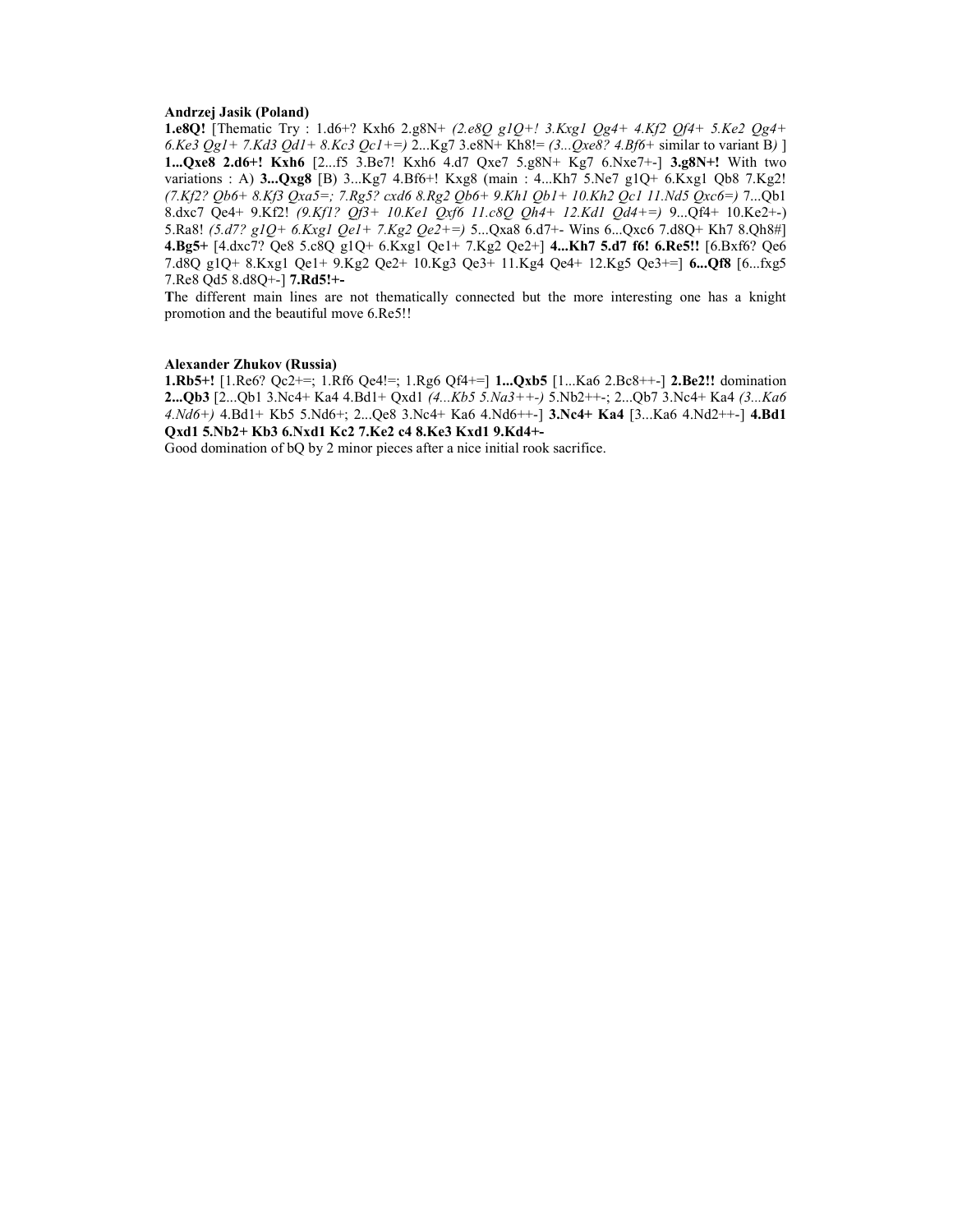## Section B.1. Studies - Win



#### Geir Sune Tallaksen Ostmoe (Norway)

1.Rh1+ Kg4 2.f7 Ra8 3.Rd8! Rxd8 [3...g2 4.Rg8++-] 4.e7 Rd4+! Prokes manoeuvre! [4...Bd5+ 5.Ke3! Ra8 6.e8Q Bxh1 7.Qxa8 Bxa8 (7...f1Q 8.Qc8+ Kg5 9.f8Q+-) 8.f8Q+-] 5.Kxd4 Bxf7 6.Ke3 g2 7.Rh4+! Prokes manoeuvre! 7...Kg3 8.Rg4+! Kxg4 9.Kxf2 Kf5 10.a6 Ke6 11.a7+-

A double Prokes manoeuvre has been seen before but, in this case, it is realized by both sides and stands out for its economy and purity of form.

## Peter S. Krug & Mario G. García (Austria-Argentina)

1.Bh5+! [1.Qb7+? Kg4! 2.Qc8+ Kf3=] 1...Nxh5 [main : 1...Ke3 2.Nf5+! Nxf5 3.Qxe2# mate with 2 selfblocks; or 1...Ke4 2.Bxe2 Nxe2 3.Qxe2# mate with 2 self-blocks]  $2.Qb3+!$  Whit two lines : A)  $[2.Qxh5+?$  Ke3 3.Nf5+ Kd2=] 2...Kg4 [B) 2...Ke4 3.Nxf7 (waste of time 3. $Qc2+?$  Kf3 4. $Qb3+!/$ 3...f1N+! (main 3...f1Q 4.Ng5+ Ke5 5.Qe6# mate) 4.Kg1 Bh4 5.Qe6+!! (5.Qc2+? Rd3 6.Nd6+ Kf3 7.Qxd3+ Ne3 8.Qe4+ Kg4 9.Qg6+ Kh3 10.Qe6+ Ng4 11.Qxe2 Bf2+!=) 5...Kd3 6.Ne5+ Kc3 7.Nd5+! Rxd5 (7...Kd2 8.Nf3++-; 7...Kb2 8.Qb6++-) 8.Qxd5 e1Q 9.Qc4+ Kd2 (9...Kb2 10.Nd3++-) 10.Nf3+ Kd1 11.Qb3+! (11.Nxe1? Nd2 12.Qa4+ Kxe1 13.Qe8+ Kd1 14.Qxh5+ Kc1!=) 11...Ke2 12.Nd4+!!  $(12.Nxe1? Bf2+/-) 12...Kd2 13.Qc2+ Ke3 14.Nf5+ Kf3 15.Qg2#! mate] 3.Qh3+ Kg5 4.Qf5+ Kh4$  $[4...Kh6 \text{ e.g. } 5.Ng8+ Kg7 \cdot 6.Qxf7++- \text{ mates}]$  5.Nxf7 f1N+! [5...f1Q 6.Qg5# (6.Ng6#) ] 6.Kg1 Bf2+ [6...Kg3 7.Qg5++-] 7.Kxf2 e1Q+ 8.Kxe1 Rd1+ 9.Kf2! [9.Kxd1? Ne3+ 10.Kd2 Nxf5=] 9...Rd2+ 10.Kg1  $Rg2+11.Kxg2!$  [11.Kxf1? Ng3+ 12.Kxg2 Nxf5=] 11...Ne3+ 12.Kh2 Nxf5 [12...Ng4+ 13.Kg1!+-] 13.Ng6+ Kg4 14.Nge5+ Kh4 15.Nf3+ Kg4 16.N7e5# ideal mate with 3 self-blocks.

Advanced pawns give to Black enough compensation. There are 2 very appealing lines of play with bNpromotions and surprising mates with self-blocks.

### Sergiy Didukh (Ukraine)

1.b4! [Logical try–1 1.Bg4? Nc5 2.b4 (2.Bd1 Nd3 3.Be2 Ne5 4.Kf2 Kb7=) 2...Na4 3.Be2 Nc3 4.Bf1 Kb7 5.Bg2+ Ka6 6.Bc6 Ne2+! check! 7.Kf2 Nd4 8.Be4 Kb5=] 1...Nd6 2.Ba6 Nb5 3.Kh1!! The only safe square. [Logical try-2 3.Kh2? Nc3 4.Bf1 Kb7 5.Bg2+ Ka6 6.Bc6 Nb5 7.Bd7 Nc3 8.Nc7+ Kb6 9.Ne6 Nd5 10.b5 Nf6 11.Bc6 Ng4+! check! 12.Kg3 Ne5 13.Nd4 Kc5 14.Be8 Nc4 15.Ne6+ Kb6 16.Kf4 Nd6=; Logical try-3 3.Kf2? Nc3 4.Bf1 Kb7 5.Bg2+ Ka6 6.Bc6 Nb5 7.Bd7 (7.Ke3 Na7) 7...Nc3 8.Nc7+ Kb6 9. Ne6 Ne4+! check! 10. Ke2 Nf6 11. Ba4 Nd5=] 3... Nc3 4. Bf1 Kb7 5. Bg2+ Ka6 6. Bc6 Nb5 [6... Ne2 (without check) 7.b5+!+-] 7.Bd7 Nc3 8.Nc7+ Kb6 9.Ne6 Nd5 [9...Ne4 (without check) 10.Nd4+-] 10.b5 Nc3 [10...Nf6 11.Bc6 Ng4 (without check) 12.Nf8+-] 11.Nd4 Kc5 12.Kg2! [12.Kg1? Ne4 13.Ne6+ Kb6=] 12...Kxd4 [12...Ne4 13.Ne6+ /b3+ 13...Kb6 14.Kf3 Nd6 15.Nd4 Kc5 16.Ke3!+-] 13.b6+- There are still great discoveries in the 6-men tablebase. In this logical study, the play unfolds very far

from wK and it is surprising that 3 mined squares (g1, f2, h2) must be bypassed.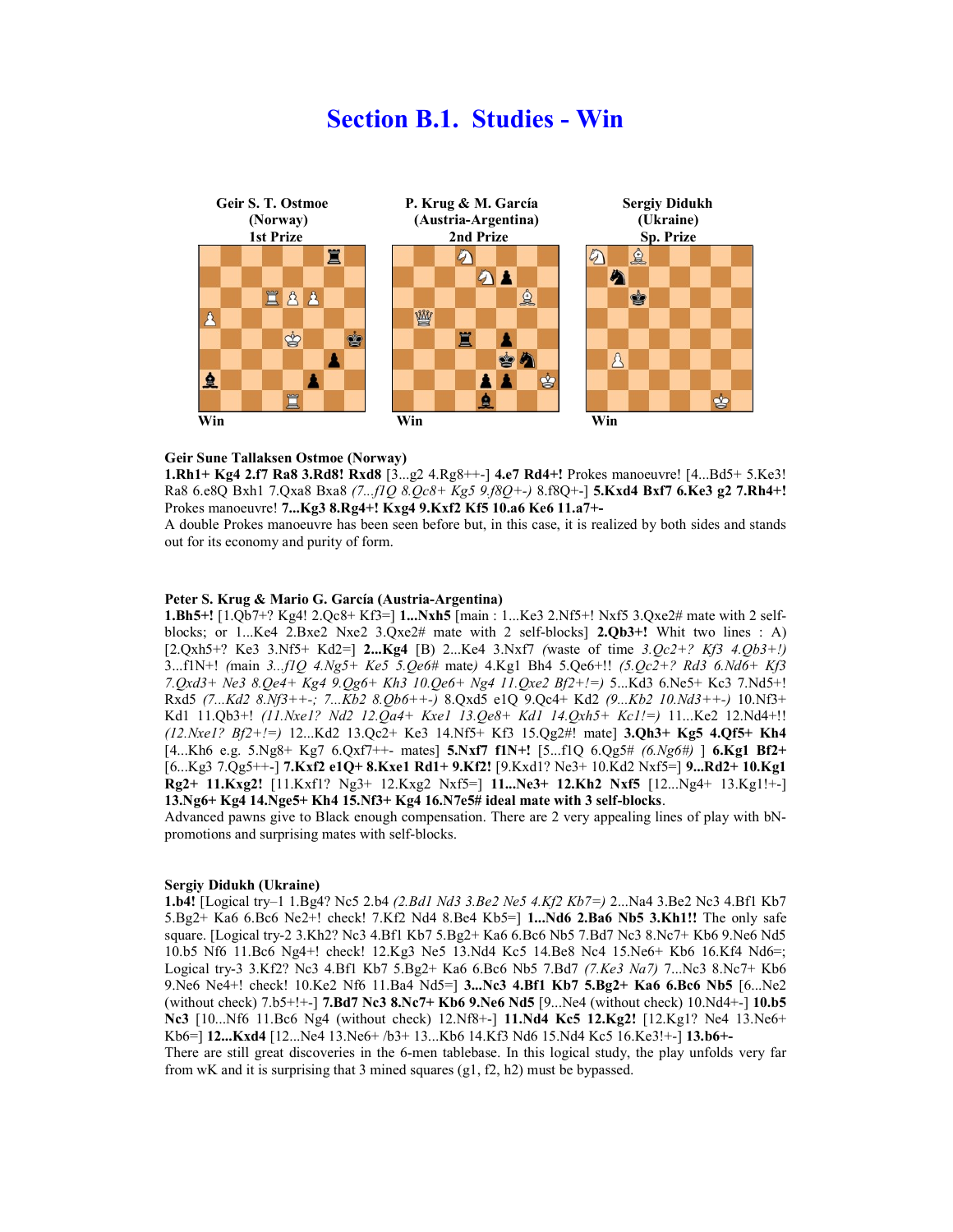

## Martin Minski & Steffen Nielsen (Germany-Denmark)- Dedicated to Renan Araujo

1.Qe1! [1.Bxa3? Qxe5+=] 1...a2 [1...cxb4 2.g7 Bxg7 3.Qc1+ Kb5 4.Qc6+ Ka5 5.Be8 Qxe5+ 6.Kb7+-] 2.g7! [2.Kxb6? Bg7!–+] 2...Bxg7 3.Kxb6 [3.Bf7+? Kb5! 4.Be8+ Kc4 5.Kxb6 Qh6+ 6.Ka5 a1Q+ 7.Qxa1 cxb4=] 3...Qf4 [3...Qxe5 4.Bf7+ Kd3 5.Qd2+ Ke4 6.Qg2+ Kd3 7.Qf3+ Qe3 8.Qf1+ Kc2 9.Bxc5+-; 3...Qb2 4.Bf7+ Kd3 5.Qg3++-] 4.Ba3! [4.Bxc5? Qh6+ 5.Kb7 Kxc5 6.Qa5+ Kc4= e.g. 7.e6 Bf8 8.Qxa2+ Kd3 9.Qb1+ Kd2 10.Qb2+ Ke1 11.Qxd4 Qxe6= TB7] 4...Kd5 [4...Qh6+ 5.Ka5+-; 4...d3 5.Qa1!+-] 5.Bxc5 Bxe5 [5...Qh6+ 6.Bd6+-] 6.Be8! d3 [6...Ke6 7.Qe2! a1Q 8.Qc4+ Kf6 9.Qf7+ Kg5 10.Qh5+ Kf6 11.Qg6#] 7.Qe4+!! [7.Qh1+? Kc4=; 7.Bc6+? Ke6=] 7...Kxe4 [main 7...Qxe4 8.Bf7# model mate with 2 self-blocks] 8.Bc6# model mate with 3 self-blocks.

Unbalanced position with good combinative play and the spectacular sacrifice 7.Qe4+!! which leads to 2 model mates with self-blocks.

## Peter S. Krug & Pavel Arestov (Austria-Russia)

1.Ra2!! [1.Kb2? b5! 2.Kc3 Ke3! 3.Rg3+ Ke2! 4.Rg2+ Ke3 5.Rg3+ Ke2 6.Kd4 b4 7.Rg2+ Kd1 8.Kxe4 Kc1 9.Kd3 b5!=; 1.Rb2? b5! 2.Rxb5 e3 3.Rb2 Kf3=; 1.Rg7? b5! 2.Rxb7 b4 (e3) 3.Kb2 e3 (b4) 4.Kc2 Ke4! 5.Ra7 Kd4! 6.Rxa5 b3+! 7.Kxb3 e2 8.Ra1 Kd3=; 1.Kb1? b5! 2.Kc2 b4 3.Rg7 b6! 4.Rb7 Ke3 (e5) 5.Rxb6 Kd4 6.Rb5 e3 7.Rxa5 b3+!=] 1...b5! [1...e3 2.Kb1! Kf3 3.Kc2 e2 4.Kd2 Kf2 5.Kd3+-] 2.Rxa5 [2.Kb1? b6!=] 2...e3 3.Kb2! [3.Rxb5? e2 4.Rb1 Ke3=] 3...e2 4.Ra1 Ke3 5.Kc2! [5.Rh1? Kd2=] 5...b4 6.Rh1!  $[6.Rb1? b3+]$  7.Rxb3+ Kf2= $] 6...b3+! [6...b67.Rh3+ (Kc1)$  as the main line $] 7.Kc1$ !  $[7.Kc3? b5$ (b6) 8.Rh3+ Kf2 9.Rh2+ Ke3 10.Rh3+ Kf2 positional draw] 7...b6 [7...b2+ 8.Kc2! Kf2 9.Kd2 b5 10.Re1+-] 8.Rh3+! [8.Re1? Kd3! 9.Rh1 b2+! 10.Kxb2 Kd2=] 8...Kf2 9.Rh2+ Ke3 10.Rh1! b5 11.Rh3+ Kf2 12.Rh2+ Ke3 13.Rh1 b4 14.Rh3+ Kf2 15.Rh2+ Ke3 16.Rh1 b2+ [16...Kf2 17.Kd2 b2 18.Re1+-] 17.Kc2! [17.Kxb2? Kd2=] 17...Kd4 [17...b3+ 18.Kc3! Kf2 19.Kd2+-] 18.Kxb2! [18.Re1? b3+! 19.Kd2 Kc4 20.Rb1 Kb4 21.Kd3 (21.Rxb2 e1Q+! 22.Kxe1 Kc3 23.Rb1 Kc2=) 21...e1Q 22.Rxe1 Ka3 23.Kc3 Ka2 24.Re2 Ka1 25.Rxb2 stalemate] 18...b3! [18...Kd3 19.Kc1! b3 20.Rh3+ Kc4 21.Re3+-] 19.Kc1! [19.Re1? Kd3 20.Kxb3 Kd2=; 19.Kxb3? Kd3 20.Kb2 Kd2=] 19...Ke3 [19...Kd3 20.Rh3+ Kd4 21.Kd2 b2 22.Rb3+- ] 20.Rh3+! Kf2 21.Rh2+ Ke3 22.Rh1! b2+ [22...Kf2 23.Kd2 b2 24.Re1+-] 23.Kc2! [23.Kxb2? Kd2=] 23...b1Q+ 24.Rxb1 [24.Kxb1? Kd2=] 24...Kf2 25.Kd2+-

A very good key. The subsequent play with a systematic manoeuvre has original waiting moves by wR.

#### Michal Hlinka & Luboš Kekely (Slovakia)

1.f7! Bxf7 [1...d1Q or c1Q 2.Rh6+ Kg7 3.Kf5+ Kxf7 4.Rf6+ Ke8 5.Rxg8+ Kd7 6.Rg7+ Kc8 (6...Ke8 7.Re7#) 7.Ba6#] 2.Rh6+ Kg7 3.Rh7+! Kxh7 [3...Kf6 4.Rg3 d1Q 5.Rf3+ Ke6 6.Rh6+ Bg6 7.Rxg6+ Kd7 8.Rd3+ Qxd3 9.Ne5++-; 3...Kf8 4.Kf5! Ke8 5.Rh8+ Kd7 6.Ne5+ Kd6 7.Nxf7+ Kd5 8.Bf3++-] 4.Bd3+ Kh6 5.Bxc2 d1Q+ [5...Bxh5+ 6.Kf4!+- as the main line] 6.Bxd1 Bxh5+ 7.Kf4! [7.Kf5? Bxd1 zz 8.Kf6 Kh5 9.Ne5 Kh4=] 7...Bxd1 [7...Bc7+ 8.Kf5 Bxd1 9.Nd4+- as the main line] 8.Kf5! zz 8...Bc7 [8...Ba4 9.Kf6 Kh5 10.Ne5 Bd8+ 11.Kf5+-; 8...Be3 9.Ne5+-; 8...Bf3 9.Rg6++-] 9.Nd4 [9.Kf6? Kh5!=] 9...Ba4 10.Rg6+ [10.Ne6? Bd7!=] 10...Kh7 [10...Kh5 11.Rg7+-] 11.Ra6 Bd7+ 12.Ke4! [12.Kg5? Bd8+ 13.Kh5 Be8+=; 12.Kf6? Bd8+ 13.Kf7 Bg4!=] 12...Bg4 or Bh3 or Bc8 13.Ra7+-

White manages to stop the threating bPs at the expense of sacrificing material. The remaining position is only winning by the detail 7.Kf4! reaching a reciprocal zugzwang position.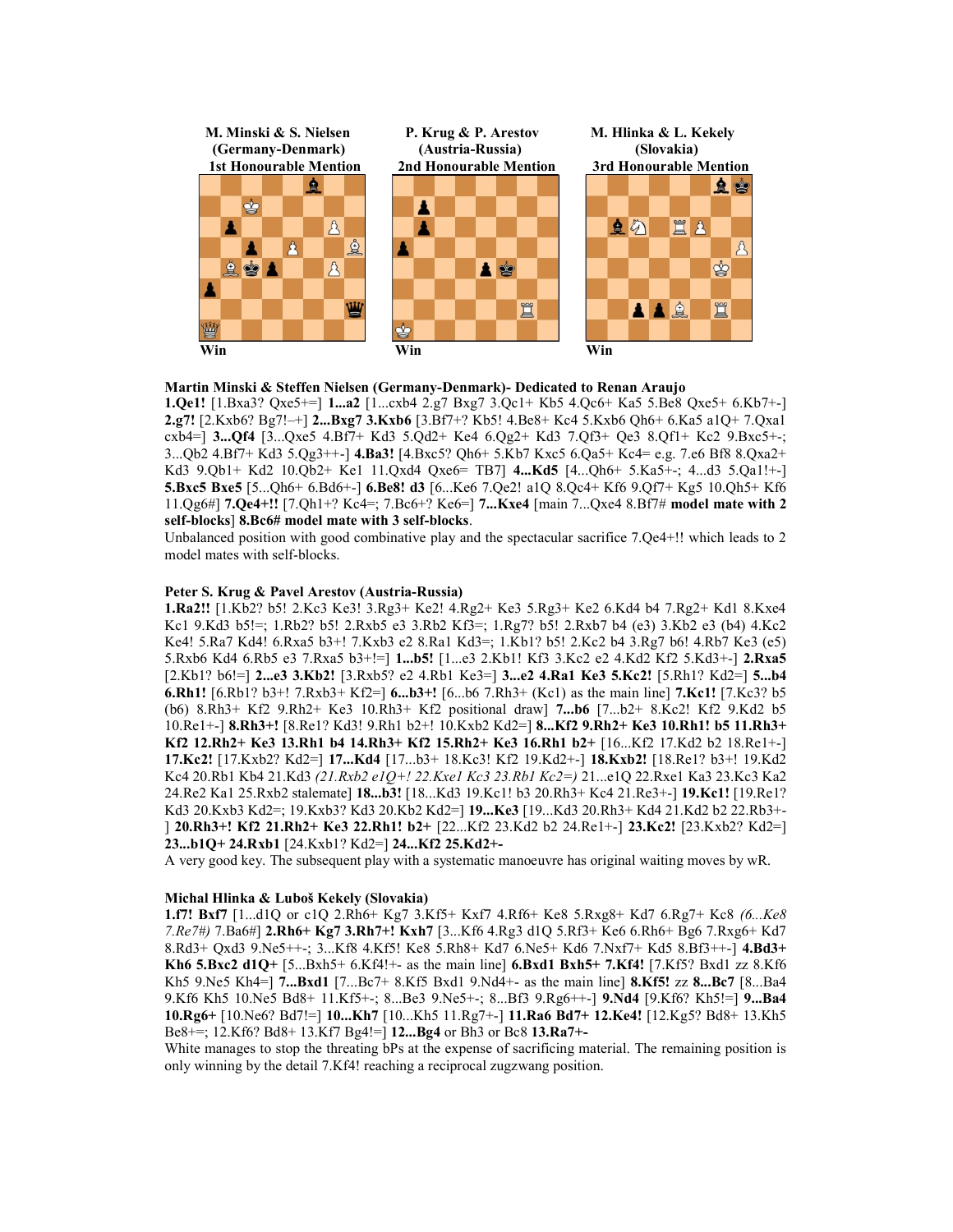

## Martin Minski (Germany)

1.Bd3! Bc4!  $[1...Bxd3 \ 2.Rf8#] \ 2.Rf5! \ [2.Bxc4? \ Re1! \ 3.Bd3 \ (3.Rxe1) \ 3.dlemate) \ 3...Rxf1+ \ 4.Kxf1 \ Kg8=$ ; 2.Rf8+? Bg8 3.Rf5 Re1+ 4.Kf2 Rh1=; 2.Rf4? Bd5 3.Rf5 Rd7=] 2...Bb3 [2...Re1+ 3.Kf2 Rf1+ 4.Bxf1+-; 2...Re3 3.Rh5+ (3.Bxc4? Rg3+ 4.Kf1 Rf3+! 5.Rxf3 stalemate) 3...Kg8 4.Bxc4++-] 3.Rb5 [3.Rh5+? Kg8 4.Rb5 Ba4!=] 3...Ba2 [3...Be6 4.Re5 Kg8 5.Bc4 Kf8 (5...Bxc4 6.Rxe7+-) 6.Bxe6+-] 4.Rh5+ [4.Ra5? Bb3 5.Rb5 Ba2=] 4...Kg8 5.Ra5 Bf7! 6.Bc4! [6.gxf7+? Kxf7=; 6.Ra8+? Be8 7.Bb5 Kf8=] 6...Bxc4 7.Ra8+ Re8 8.Rxe8#

In an apparently dull position, this shows a very good play with sacrifices and counter-sacrifices of both bishops.

## Luboš Kekely (Slovakia)

1.Kb3 [1.Kc3? Kb1 2.Rb7+ Kc1=] 1...Rd2 [1...Kb1 2.Rh7 Rxd6 3.Rxh4 Kc1 4.Kc4+-; 1...Nf5 2.e4 Rxd6 3.Ra7+ Kb1 4.exf5 Kc1 5.Kc4+-]  $2.RT$ ! [ $2.Rg$ 7? Rb2+  $3.Kc3$  Rxe $2=$ ]  $2...Rb2+$  refusal to capture  $3.Kc3$ Rxe2 [3...Ng6 4.Nc4 Rxe2 5.Kb3+- as main line] 4.Nc4 Ng6 [4...Ng2 5.Rd7! Ne3 6.Nd2 Nd1+ 7.Kc2 Ne3+ 8.Kb3+-; 4...Rh2 5.Kb3 Rh3+ 6.Kc2 Rh2+ 7.Nd2+-] 5.Kb3 [5.Ra7+? Ra2 6.Rg7 Rg2! 7.Nd2 Rg3+ 8.Kc2 Ka2=] 5...Re1 6.Rf2! [6.Kc2? Ne7! 7.Rf8 Re2+ 8.Nd2 Rxd2+! 9.Kxd2 Kb2 10.Rb8+ Ka3 11.Kc3 Nd5+=] **6...Rb1**+ [6...Ne5 7.Ra2+ Kb1 8.Rb2+ Ka1 9.Nd2 Re3+ 10.Kc2 Nc4 11.Nb3+ refusal to capture 11...Rxb3 12.Rxb3 Ka2 13.Kc3+-] 7.Kc2 Rb4 8.Kc3 Rb7 9.Rf6 [9.Rf1+ Ka2 10.Rf2+ Ka1 11.Rf6+- is only waste of time]  $9...Re7!$  10.Kb3! refusal to capture  $[10.Rxg6?$  Kb1 11.Kb3 Rb7+=]  $10...Nf4!$ 11.Rh6! refusal to capture [11.Rxf4? Rb7+ 12.Kc3 Rc7!=] 11...Rb7+ 12.Nb6 [12.Kc2 Ra7! 13.Kb3 Rb7+ 14.Nb6+- is only waste of time] 12...Nh3 [12...Rxb6+ 13.Rxb6 Kb1 14.Rf6+-] 13.Re6!+- In a gamelike position, here we have in total 5 refusal to capture with a very good flow and precise play

## Andrzej Jasik (Poland)

by both sides.

1.Qa6! [1.f6? Bxc6 2.Qa6+ Qb7 3.Qxb7+ Kxb7–+; 1.cxd7+? Kxd7 2.f6+ Kc6 3.Bf5 Rh8 4.Bh7 Qe8 5.g6 fxg6 6.Qg1 (6.Qf1 Bc8 7.f7 Qxe7 8.Kxh8 Qf8+ 9.Bg8 Qh6+) 6...Bc8 7.Qxg6 Be6 8.Qxe8+ Rxe8 9.Bg6 Rg8+=] 1...Rdxe7 [1...Bxa6 2.f6+-; 1...Rexe7 2.f6 Re6 3.cxd7++-] 2.f6+ [2.cxb7+? Qxb7 3.f6+ Kb8–+] 2...Re6 [2...Kd8 3.Qxb7 Qxb7 4.cxb7+-] 3.Bxe6+ [3.cxb7+? Kd7 4.Bxe6+ Rxe6 5.c6+ (5.Qa8 Re8=) 5...Kd6÷] 3...Rxe6 [3...fxe6 4.f7 Rd8 5.cxb7+ Qxb7 6.Qxe6+ Kb8 7.g6+-] 4.cxb7+ [4.g6? Bxa6 5.gxf7 Rxc6 6.f8Q+ Kb7 7.Qxb8+ Kxb8 8.f7 Ka7 9.f8Q b4=] 4...Kd7 [4...Qxb7 5.Qxe6+! fxe6 6.f7 Qc6 (6...Kd7 7.f8Q b4 8.Qf2 c3 9.h5 b3 10.bxc3 b2 11.h6 b1Q 12.h7 Q1b2 13.Qf6 Kc6 14.h8Q Kxc5 15.Qd4+ Kb5 16.Qe8+ c6+ 17.Kg8+-) 7.f8Q+ Kb7 8.h5 d4 9.h6 Qd7+ 10.Kg6 d3 11.h7 d2 12.h8Q Qd3+ 13.Kh6 Qh3+ 14.Kg7 Qxh8+ 15.Kxh8 d1Q 16.g6 Qh5+ 17.Kg7 Kc6 18.Qe8+ Kxc5 19.Kf8 Qh8+ 20.Kf7 Qh5 21.Kxe6 b4 22.Qf8+ Kb5 23.g7 Qg6+ 24.Qf6 Qe8+ 25.Kf5+-] 5.c6+! Kd6 [5...Rxc6 6.Qa8+-] 6.g6! [6.Qa3+? b4 7.Qxb4+ Kxc6 8.Kxf7 Rd6=] 6...Qd8! 7.Qa3+! Kxc6 [7...b4 8.Qxb4+ Kxc6 9.b8N+! Qxb8 10.Qxb8+-] 8.Qa6+ [8.b8N+? Kb7–+] 8...Kd7 9.Qxb5+ c6 [9...Kd6 10.Qb4+ Kd7 11.Qc3 fxg6 12.f7+-] 10.b8N+! [10.b8Q? Qxf6+ 11.Kh7 Qxg6+–+] 10...Kc8 [10...Kd6 11.Qxc6+ Ke5 12.Nd7+ Ke4 13.Qa4 fxg6 14.f7+-] 11.Qxc6+! Kxb8 [11...Rxc6 12.Nxc6+-] 12.Qxe6 fxe6 13.f7 d4 14.f8Q Qxf8+ 15.Kxf8 d3 16.g7 d2 17.g8Q d1Q 18.Kg7+! Kc7 19.Qxe6+-

After an impressive key, White manages to succeed in a complicated position with a piece down thanks to its kingside pawns and a beautiful Knight promotion.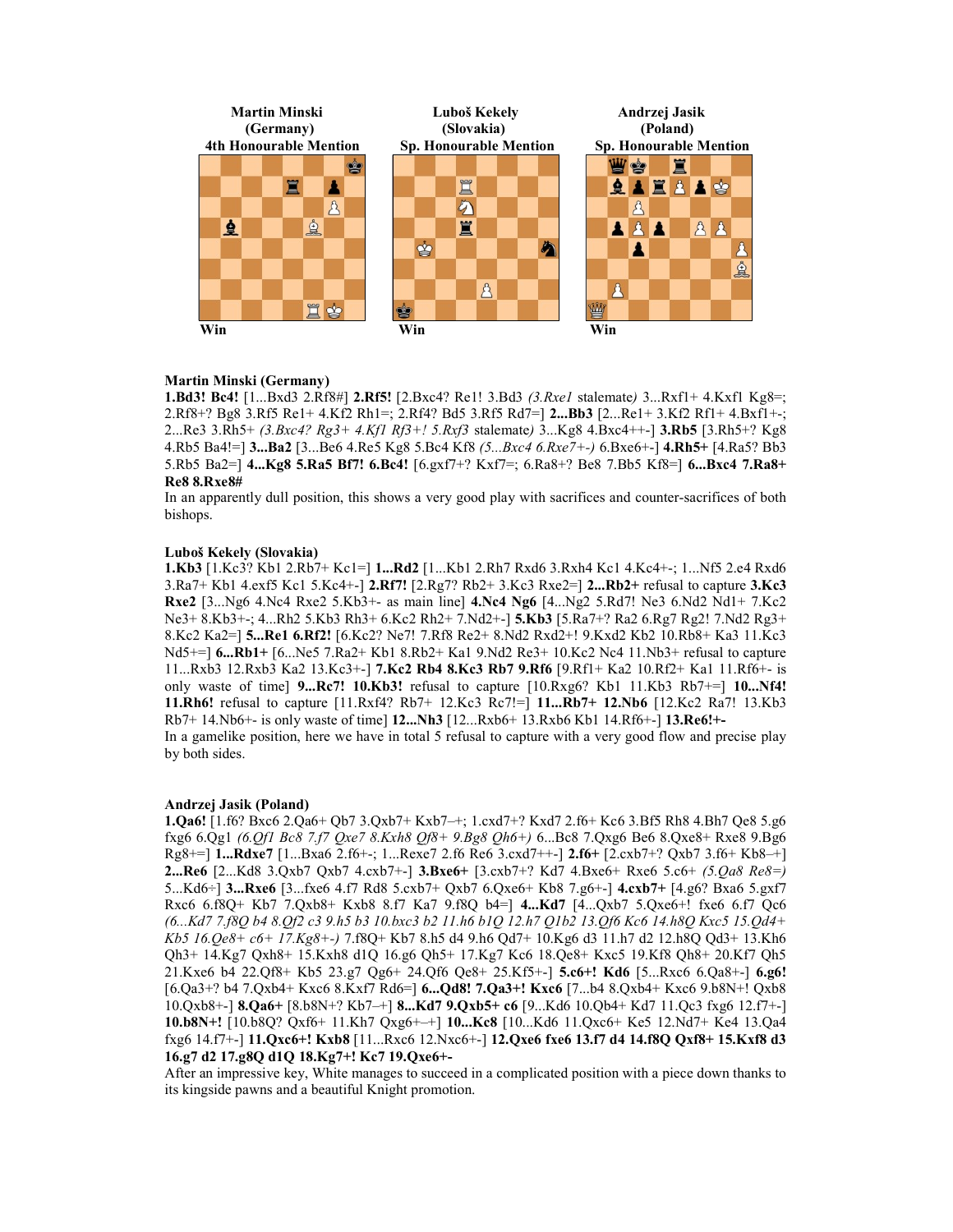





## Steffen Nielsen (Denmark)

1.Ne7 [Logical try 1.Nxh6 ? 1...Qxa3 (1...Rxc4 2.Nxf5+ Kxe4 3.Nxg3+ Kd4 4.Nf5+ Ke4 5.Nd6+ Kd4 6.Nxc4 Qxa3 7.Nxa3 h2 8.Bf3) 2.Nxf5+ Kxe4 3.Nd6+ Kd4 4.Nb5+ Ke4 5.Nxc3+ Kd4 6.Nb5+ Ke4 7.Nd6+ Kd4 8.Nf5+ Ke4 9.Nxg3+ Kd4 10.Nf5+ Ke4 11.Nd6+ Kd4 12.Nb5+ Ke4 13.Nxa3 h2 14.Nb5 h1Q 15.Nd6+ Kd4 16.Nf5+ Ke4 17.Ng3+ Kd4 18.Nxh1 b2 19.Ng3 b1Q 20.Nf5+ Qxf5+ 21.Kxf5 ideal stalemate] 1...Qxa3 [1...Rd3 2.Nc6+ Kxc4 3.Qc1+ Kb5 4.Bxd3+ Kxc6 5.Qc4] 2.Nxf5+ Kxe4 3.Nd6+ Kd4 4.Nb5+ Ke4 5.Nxc3+ Kd4 6.Nb5+ Ke4 7.Nd6+ [7.Nxa3 ? 7...g2 (7...b2) ] 7...Kd4 8.Nf5+ Ke4 9.Nxg3+ Kd4 10.Nf5+ Ke4 11.Nd6+ Kd4 12.Nb5+ Ke4 13.Nxa3 h2 14.Nb5 h1Q 15.Nd6+ Kd4 16.Nf5+ Ke4 17.Ng3+ Kd4 18.Nxh1 b2 19.Ng3 b1Q 20.Nf5+ Ke4 [20...Qxf5+ 21.Kxf5 no stalemate] 21.Nd6+ Kd4 22.Nb5+ Ke4 23.Nc3+ Kd4 24.Nxb1!+-

The position is not very economical and most of Black pieces are captured without playing but the content is amazing with 24 consecutive moves by wN, 20 moves foresight and an ideal stalemate in the logical try.

## Peter S. Krug (Austria)

1.Nf5! [1.Rb7? fxe6 2.Nxe6 Qxf6!=] 1...h6 2.Nxf8 cxb5 3.Ng6! fxg6 [3...Qh7 4.Nfe7#] 4.Ne7+ Kf7 5.hxg6+ Kf8 6.Nf5! Kg8 7.Kd2! [7.Ke2? a5 8.Kd3 a4! 9.Kc3 a3! 10.Kb3 b4=] 7...a5 8.Kc3 a4 9.Kb4 h5 10.Kc5 a3 11.Kd6 a2 12.Ke7 Qh7+! [12...a1Q 13.f7#] 13.f7+-

Although there are pieces captured without playing, this stands out by the diagonal king march from e1 to e7 and the dominant position of wN vs bQ.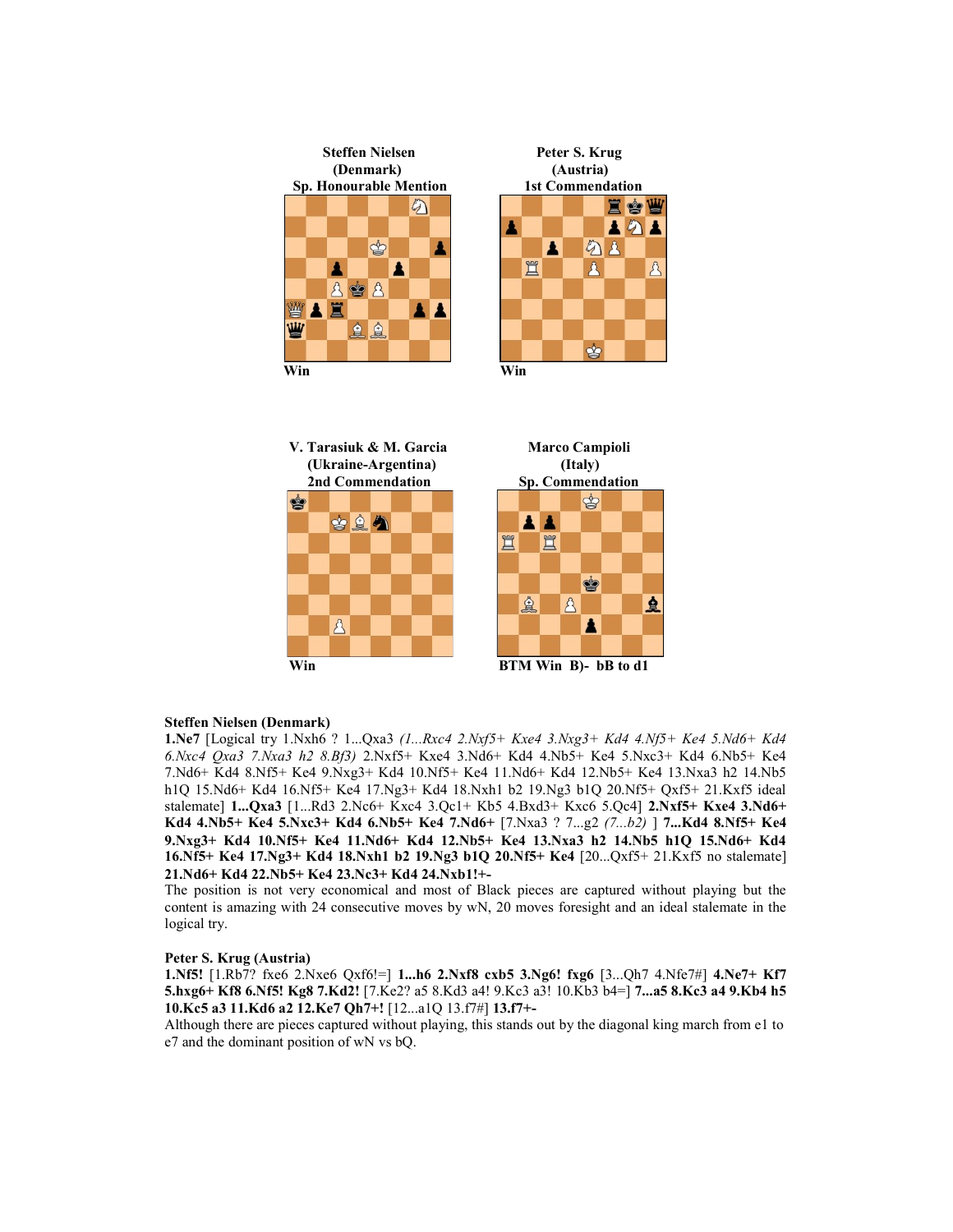## Vladislav Tarasiuk & Mario G. Garcia (Ukraine-Argentina)

1.g6! Nd5! [1...Ne4 e.g. 2.Kc7 Nf4 3.Bc6++-] 2.Kxd5 [2.g7? Nf6! 3.Be6 Nh4!=] 2...Nf4+ 3.Kd6 Nxg6 4.Bg4!! [Try: 4.c4? Nf4 5.c5 Nd3 6.c6 Nb2! 7.c7 Nc4+ 8.Kc6 Nb6! 9.Kxb6 stalemate] 4...Ka7! [4...Nf4 5.Ke5 Ng2 6.Bf3++-] 5.Bf3!! [5.c4? Nf4 6.c5 Nd3 7.c6 Nb2! 8.Be2 Na4 9.c7 Nb6=] 5...Nf4 [5...Nh4 6.Be4+-] 6.Ke5! with two thematic lines: A) 6...Nh3 [B) 6...Ng6+ 7.Kf6 Nf8  $(7...Nf4 8.Kf5+)$  8.Bg4 Nh7+ 9.Kg6+-] 7.Kf5 Kb6 8.Kg4 Ng1 9.Bd1 Kc5 10.Kg3+-

After a fine introductory play we have a malyutka position with beautiful moves of wB and knight domination in 2 thematic lines.

#### Marco Campioli – (Italy)

Twin A 1...Ke3! [1...Kxd3 2.Bc4+!–+] 2.Rh6! [2.Re6+? Bxe6 3.Rxe6+ Kxd3 4.Kd7 Kd2=; 2.Rxc7? bxa6=] 2...bxa6 [2...e1Q 3.Rae6+ Bxe6 4.Rxe6+ Kd2 5.Rxe1–+] 3.Rxh3+ Kd2 4.Rh1! [4.Rh2? Kxd3 5.Bc4+ Kxc4 6.Rxe2 c5 7.Kd7 a5 8.Kc6 Kb4! 9.Re4+ c4 10.Kb6 a4=] 4...Kxd3 5.Bd1! [5.Kd7? c5 6.Kc6 c4 7.Bxc4+ Kxc4 8.Re1 Kd3=] 5...exd1Q [5...Kd2 6.Bxe2+-] 6.Rxd1+ Kc4! [6...Kc2! 7.Rd5! Kb3 8.Kd7!] 7.Kd7! [7.Rc1+? Kb4 8.Rb1+ Kc4 9.Kd7 a5=; 7.Ra1? c5 8.Rxa6 Kb3 9.Kd7 c4 10.Kd6 c3=] 7...a5 [7...c5 8.Kc6 a5 9.Kb6 a4 10.Ka5 a3 11.Ka4+-] 8.Kxc7! [8.Ra1 Kb4 9.Kxc7 a4 10.Kb6 a3=] 8...a4 9.Kb6 [9.Kc6? a3!=] 9...a3 10.Ka5+-

Twin B 1...Kxd3! [1...Kd4 2.Ra4+ Kxd3 3.Re6 Bxb3 4.Ra3 Kd2 5.Rxb3 e1Q 6.Rxe1 Kxe1 7.Rxb7+-] 2.Bc4+ [2.Rd6+? cxd6 3.Rxd6+ Kc3 4.Rxd1=] 2...Kd4! 3.Bxe2 Bxe2 [3...bxa6 4.Bxd1+-; 3...bxc6 4.Bxd1+-] 4.Ra4+! [4.Rxc7? bxa6=] 4...Kd5! 5.Rxc7 [5.Rc1? Bb5+ 6.Kd8 Bxa4=; 5.Rc2? Bb5+=] 5...Bb5+! 6.Rd7+! Bxd7+ 7.Kxd7 b5 8.Rb4! [8.Rf4? Kc5! 9.Kc7 (9.Ke6 b4 10.Ke5 b3 11.Rf2 Kc4 12.Ke4 Kc3 13.Ke3 b2=) 9...b4=; 8.Rh4? Kc5!=; 8.Ra5? Kc4! 9.Kc6 b4 10.Ra4 Kc3 11.Kc5 b3 12.Ra3 Kc2 13.Kc4 b2=] 8...Kc5 9.Rb1! [9.Rb2? b4 10.Rb1 Kc4 11.Kc6 b3=; 9.Rf4? b4 10.Ke6 b3=] 9...b4 10.Kc7! [10.Ke6? Kc4 11.Ke5 b3 12.Ke4 Kc3 13.Ke3 b2 14.Ke2 Kc2=] 10...Kb5 [10...Kc4 11.Kb6 b3 12.Ka5 Kc3 13.Ka4 b2 14.Ka3+-] 11.Kb7!+- .[11.Kd6? Kc4 12.Ke5 b3=]

The special distinction is for 2 interesting and precise lines of play in a twin study with winning positions of wR vs a- and b-pawns, respectively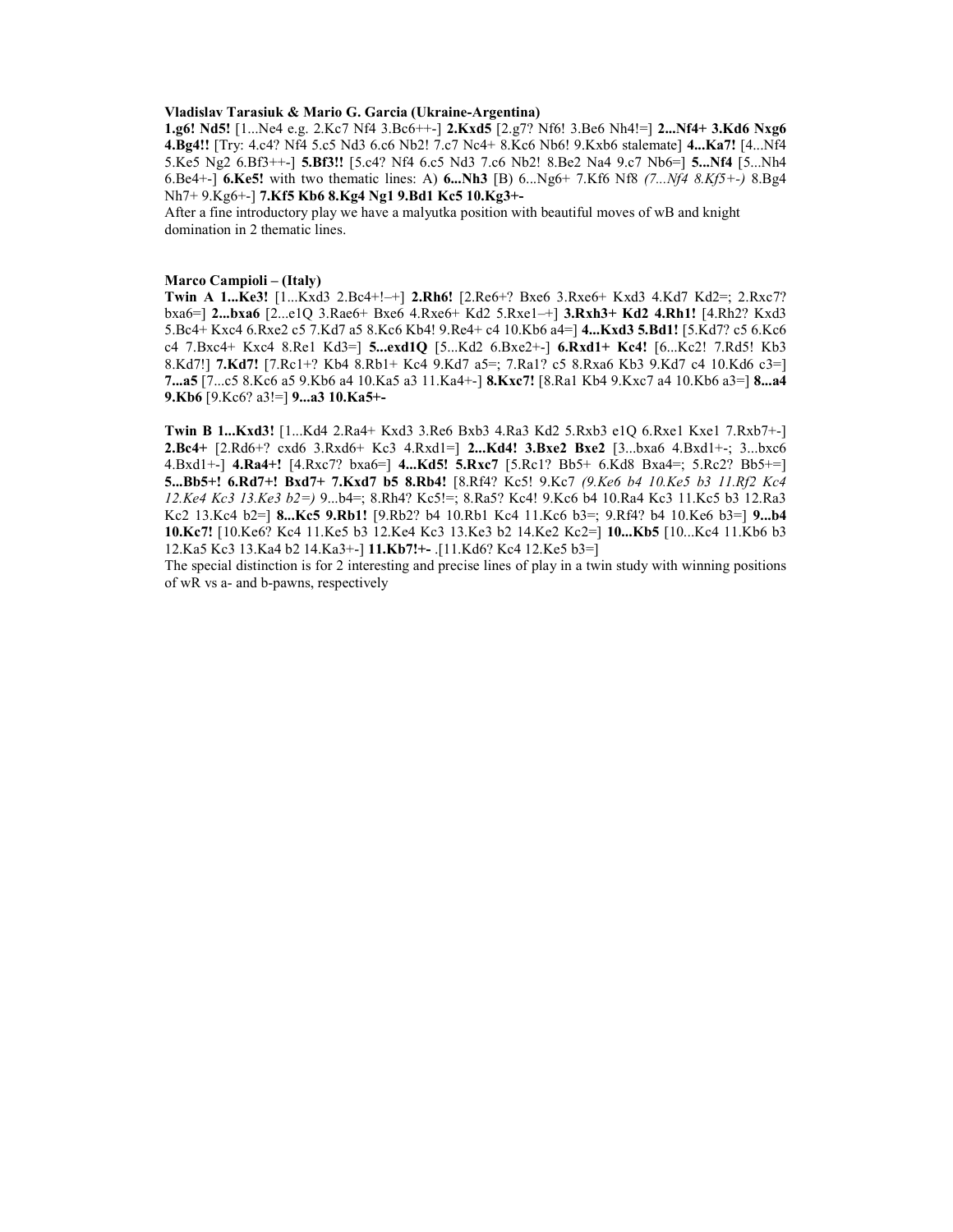## Section B.2. Studies - Draw



#### Vladislav Tarasiuk & Peter Krug & MarioGarcia(Ukraine-Austria-Argentina)

1.f7! [1.Bxc7? Rg8+ 2.Kf4 Ba4 3.Kf5 Bxb5 4.f7 Rf8 5.Kf6 Bc4!=] 1...Kg7! [1...Ba4 2.Bxc7 Rf8 3.Bf4+!  $(3. Bd6? Rxf7 4.c7 Rg7 + 1.5Kf4 Rg8 6.b6 Bc6! - +)$  3...Kg7 4.Bd6 Rxf7 5.c7] 2.Bxc7 Rxb5 3.Be5+ with two lines : a)  $3...Kxf7$  [b)  $3...Kf8$  4.c7 Rb3+ 5.Kh4! (5.Kf4? Rb4+ 6.Bd4 Rxd4+ 7.Ke5 Bg4 8.c8O+  $Bxc8$ -+ no stalemate) 5...Rb4+ 6.Bf4! sacrifice 6...Rxf4+ 7.Kg5 Bg4 8.Kxf4=  $14.57$  Rb3+ 5.Kf4! [5.Kh4? Rb4+ 6.Bf4 Rxf4+ 7.Kg5 Rg4+–+] 5...Rb4+ 6.Bd4! sacrifice 6...Rxd4+ 7.Ke5 Bg4 8.c8Q Bxc8 stalemate ½–½

The 2 thematic lines introduce beautiful sacrifices of wB with exchange of play in the tries.

## Yuri Bazlov (Russia)

1.Ng1+! [1.c7+? Qe4! (1...Kxe2? 2.Qa6+ Kf3 3.Qd3+ Kf4 4.Qd2+=) 2.Ng1+ Kf2+ 3.Qxe4 Rxe4 4.c8Q Rh4+ 5.Nh3+ Rxh3+ 6.Qxh3 Bf3+ 7.Qg2+ Bxg2#] 1...Kf2 [1...Ke3 2.Qb3+!=] 2.Nd1+ [2.Nd3+? Kf1 3.Qb1+ Be1–+; 2.Qb6+? Rd4 3.Nd3+ Kf1–+] 2...Ke1 [2...Kf1 3.Qa6+=] 3.Nf3+ Kf1! 4.c7! [4.Qa6+? Qe2 5.Ne3+ Kf2–+] 4...Qe2! [4...Qxc7 5.Qd5!=; 4...Bf7 5.Nh2+ Ke1 6.Nf3+ Kf1 7.Nh2+ Bxh2 8.Qf3+! Ke1 9.Qf2+! Kxd1 10.Qf1+! Kd2 11.Qf2+! Kd3 12.Qf3+! Kd4 13.Qf2+!= Kd5 14.Qxf7+ Kd6 15.Qd7+ Kxd7 16.c8Q+ Kxc8 stalemate] 5.Ne3+! Qxe3 6.Qb1+ Ke2! 7.Ng1+! Qxg1+! 8.Qxg1! Bf2! 9.Qg3!! [9.Qd1+? Kxd1 10.c8Q Rg1+! 11.Kh2 Bf3! 12.Qd7+ Kc1 13.Qc7+ Kb1! 14.Qb8+ (14.Qh7+ Ka1 15.Qh8+ Ka2–+) 14...Ka2!–+; 9.Qh2? Rg5! 10.Qxf2+ Kxf2 11.c8Q Bg4 12.Qc2+ (12.Qe8 Rg7! 13.Qh8 Bf3+ 14.Kh2 Rg2+ 15.Kh3 Bg4+ 16.Kh4 Rh2+–+) 12...Be2 13.Qh7 Bf3+! 14.Kh2 Rg2+ 15.Kh3 Bg4+ 16.Kh4 Rh2+–+] 9...Rxg3 10.c8Q Bf3+ 11.Kh2 Rg2+ 12.Kh3 Rg3+ 13.Kh2= positional draw.

With a piece down and in a mating net White must react quickly. After a combinative play with mutual sacrifices by both sides, it seems there is no hope for White but the amazing move  $9.Qg3!!$  saves the day by positional draw.

## Alexander Zhukov (Russia)

1.Ka8! [1.Ka7? Nxb7! 2.e7 Nd6–+; 1.e7? Qe2 2.Ka8 Nd7! 3.Nd4+ Nxd4 4.Bd3+ Qxd3 5.e8Q Nc6!–+] 1...Nxb7! [1...Na6 2.e7 Qe2 3.Ne3 Qxe3 4.Bd3+! Kxa5 5.Bxa6!=] 2.e7! [2.Kxb7! Ne5–+] 2...Qe2 [2...Nd6 3.b7=] 3.Nd4+! Nxd4 4.Bd3+! Qxd3 5.e8Q+ Ka6 [5...Kxa5 6.Kxb7=] 6.Qb8! [6.Qe7? Qf3!–+] 6...Nxa5 7.b7! Nb5! [7...Qe4 8.Qd6+ Kb5 9.Qe5+ Qxe5 10.b8Q+=] 8.Qd8!! [8.Qc8? Qe4 9.Qd7 Nxb7– +; 8.Qe5? Nxb7!–+] 8...Nd6! [8...Qxd8+ 9.b8N+ Kb6 stalemate; 8...Qf3 9.Qf6+ Qxf6 10.b8N+ Kb6 11.Nd7+!=] 9.b8N+! [9.b8Q? Qd5+–+; 9.Qxa5+ Kxa5 10.Ka7 Qa6+–+] 9...Kb5 10.Qd7+! [10.Qg5+? Ka4!–+] 10...Kb4! 11.Nc6+ Nxc6 12.Qxc6 Nb5! 13.Qb6!=

Good introduction by White to decoy bQ from e8-promotion square and excellent move 8.Qd8!! introducing a stalemate by Knight promotion.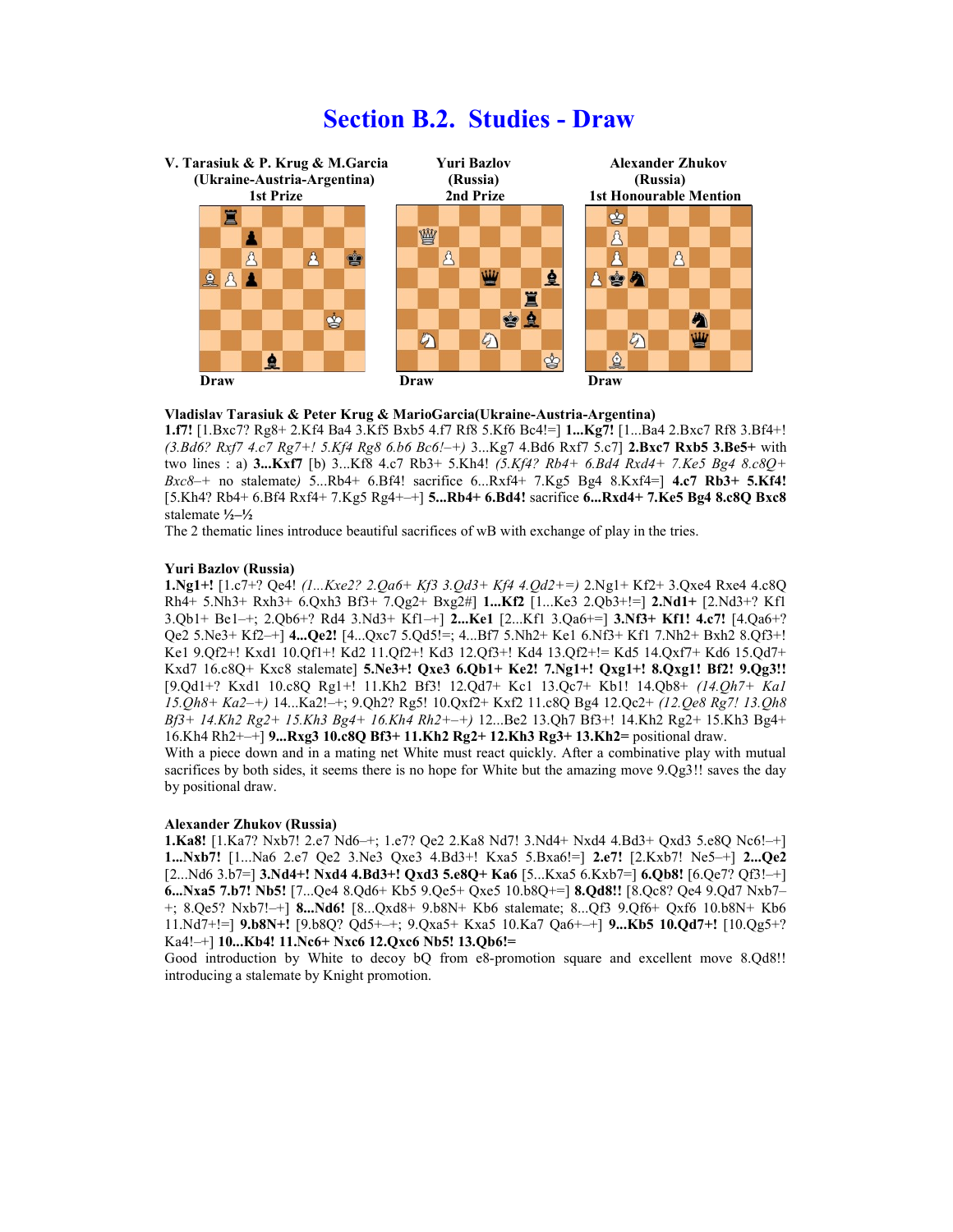

## Michal Hlinka & Luboš Kekely (Slovakia)

1.Rg8+ Ke7 2.f6+! Kxf6 3.exf7 axb6+ [3...Kxf7 4.Be6+ Kxe6 5.Rxg1=; 3...Ra1+ 4.Kb5 Kxf7 5.Be6+ Kxe6 6.Kxc4=] 4.Kb5! [4.Kxb6? Rb1+ 5.Ka5 Bc7+ 6.Ka6 Ra4#] 4...Rc5+ [4...Kxf7 5.Be6+ Kxe6 6.Rxg1 Rc5+ 7.Kxb6=] 5.Kxb6 Ba7+! [5...Bd6 6.f8Q+ Bxf8 7.Rxf8+=] 6.Kxa7 Rc7+ 7.Ka6! [7.Kb6? Rxf7–+ zz; 7.Kb8? Rxf7 8.Kc8 Rh7 9.Kd8 Rh4 10.Be6 Rxg8+ 11.Bxg8 Rh8–+] 7...Rxf7 8.Kb6! zz [8.Kb5? Rh7 9.Bf5 Rb7+ 10.Kc6 Rxg8 11.Kxb7 Kxf5–+] 8...Rg2 [8...Rh7 9.Bf5!=] 9.Kc6! Rh7 [9...Ra7 10.Rf8+ Kg7 11.Rf4=] 10.Bf5! [10.Kd6? Rg1 11.Kd5 Rh4–+; 10.Kc5? Rh4 11.Be6 Rc2+ 12.Kd6 Rd2+ 13.Bd5 Rh5–+; 10.Kd5? Rh4–+] 10...Rxg8 11.Bxh7=

The highlight is the reciprocal zugzwang position after 8.Kb6! and the authors have succeeded in finding a good previous play with sacrifices.

## Peter S. Krug (Austria)

1.f7+! Kh8 2.Qxd8! Qb1+ 3.Kh2 Rxd8 4.e7 Qb8+ 5.Kg1! [5.Kg2? Rf8 6.h5 Qa8+! 7.Kg1 h6 8.e8Q Kh7–+] 5...Rf8 6.h5!!  $[6. e8Q$ ? h5!–+] 6...h6  $[6... g6 7.h6=$ ] 7.e8Q g6 8.Qe6 Qb1+  $[8..Qd8 9.f4=]$  9.Kg2! [9.Kh2? Kh7 10.d8Q Rxd8 11.Qe7 Qb8+–+] 9...Qf5 [9...Kh7 10.d8Q Rxd8 11.Qe7=] 10.d8Q Rxd8 11.Qe8+ Kg7 12.Qxd8=

White has a significant material disadvantage which is compensated by its advanced pawns. However, only the amazing waiting move 6.h5!! leads to a draw.

## Marco Campioli (Italy)

1...Ra4+ [1...f1Q 2.Re6+ Kxe6 3.Re8+ Kxf7 4.Nd6+ Kf6 5.Ne4+= perpetual check] 2.Bg4! [2.Be4? f1Q 3.Re6+ Kxe6 4.Re8+ Kxf7 5.Nd6+ Kf6 6.h7 Qf4+ 7.Kh5 Qg5#; 2.Re4? f1Q! 3.Rg8 Qf2+ 4.Rg3 Qxg3+! 5.Kxg3 g1Q+–+; 2.Kh5? f1Q 3.Re6+ Kxe6 4.Bg4+ Rxg4 5.hxg4 g1Q 6.Re8+ Kd7–+] 2...Rxg4+ 3.hxg4 [3.Kxg4? g1Q+–+] 3...g1Q 4.Re6+ Kxe6 5.Re8+! [5.Kg5? f1Q 6.Re8+ Kd7! 7.f8Q Qb5+–+] 5...Kxf7 6.Nd6+ Kf6 [6...Kg6 7.Re6+ Kh7 8.Ne4= similar to solution] 7.Ne4+ [7.Rf8+? Ke7 8.h7 Qh2+ 9.Kg5 Kxf8–+] 7...Kf7! [7...Kg6 8.Re6+ Kf7 9.Rf6+ Ke7 10.Rxf2 Qh1+ 11.Kg5 Qxe4 12.Rf4=] 8.Nd6+ Kg6 9.Re6+! [9.Rg8+? Kxh6 10.Nf5+ Kh7 11.Rg7+ Kh8 12.Kg5 f1Q–+] 9...Kh7 10.Ne4! [10.g5? Qh1+ 11.Kg4 f1Q 12.Re7+ Kg8! 13.Re8+ Qf8!–+] 10...Qh2+ [10...f1Q 11.Ng5+ Kg8 12.h7+ Kg7 13.Re7+ Kf8 14.Rf7+ Qxf7 15.h8Q+=] 11.Kg5 f1Q 12.Nf6+! [12.Re7+? Kg8!–+] 12...Qxf6+ 13.Rxf6! [13.Kxf6? Qxh6+–+] 13...Qe5+ 14.Rf5 Qe3+! 15.Kh4 [15.Kh5? Qxh6#] 15...Qe1+! 16.Kh3! [16.Kg5 Qd2+! 17.Rf4 Qc1–+ zz] 16...Qh1+ [16...Kxh6 17.Rf6+=] 17.Kg3 Qg1+ 18.Kh3= /f3=

In a natural position this shows a myriad of themes but the main idea may be masked a little by the cascade of white and black sacrifices.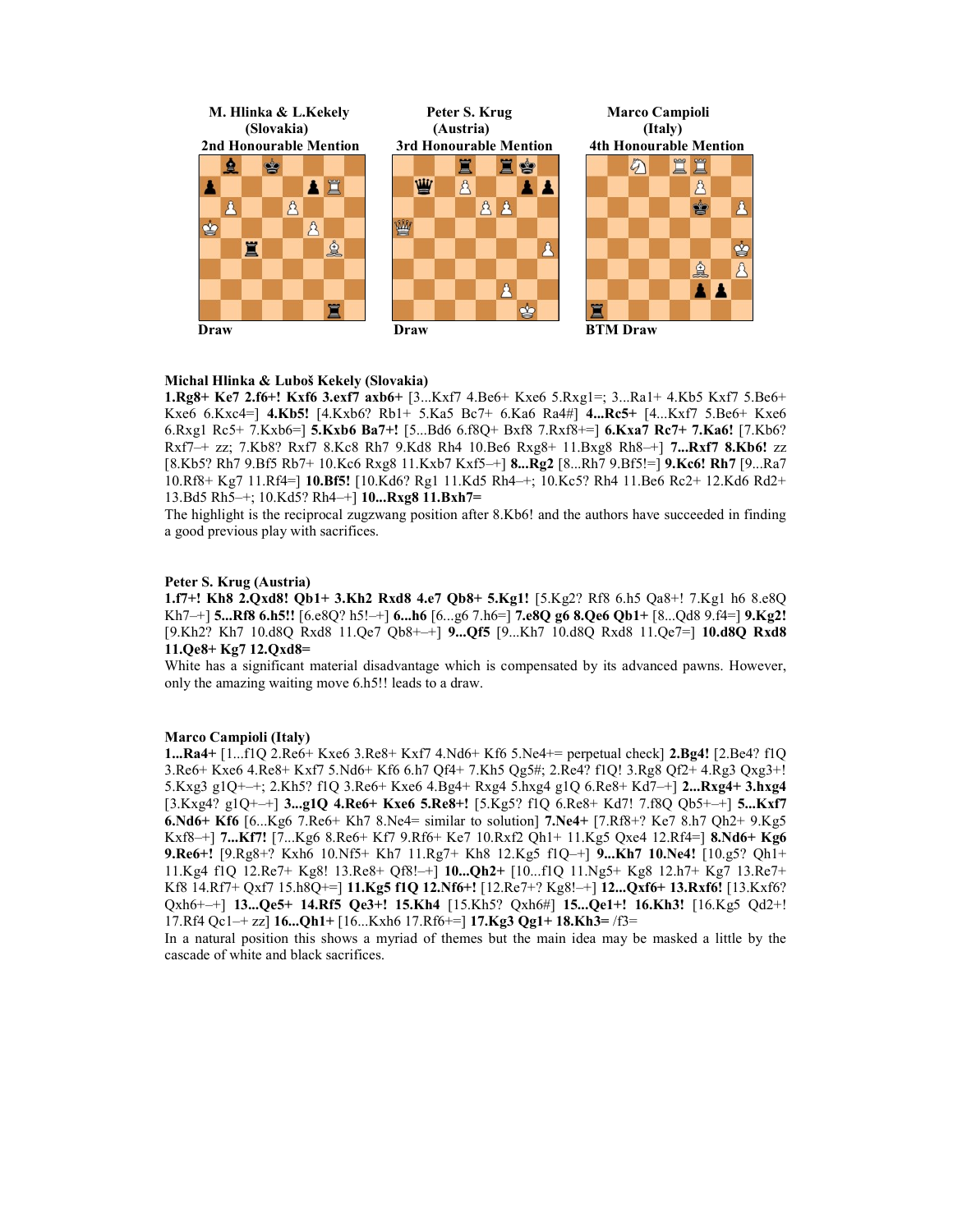



#### Pavel Arestov (Russia)

1.b8Q! [1.Nd6+? Qxd6+ 2.Kxd6 Rd1+ 3.Kc7 Rc1+ 4.Kd8 e1Q–+] 1...Qc2+ [1...Qc1+ 2.Kd7 Rd1+ 3.Nd6+ Rxd6+ 4.Qxd6 e1Q 5.f7=] 2.Kd8 [2.Kd7? Rd1+ 3.Nd6+ Rxd6+ 4.Qxd6 e1Q 5.f7 Qa4+–+] 2...Rd1+ 3.Nd6+ Rxd6+ [3...Kxf6 4.Bxe2=] 4.Qxd6 e1Q 5.Bg6+ [5.f7? Qa5+] 5...Kxg6 6.f7+ Kh7 [6...Kxf7 7.Qd7+ Kf6 8.Qc6+ Qxc6 stalemate] 7.f8N+ [7.f8Q? Qa5+ 8.Kd7 Qca4+–+] 7...Kg8 8.Qd5+ Kxf8 9.Qd6+ Kg7 10.Qd7+ With A) 10...Kh8 [B) 10...Kf6 11.Qc6+ Qxc6= stalemate] 11.Qd4+ [11.Qh3+? Qh7–+] 11...Kh7 [11...Kg8 12.Qd5+ Kf8 13.Qd6+ Kg7 14.Qd7+=] 12.Qd7+ Kh6 13.Qe6+  $[13.Qc6+?Qg6-+]$  13... $Qxe6=$  stalemate

Good flow, a nice knight promotion and 2 unexpected stalemates in the ending Q vs 2Q.

#### Martin Minski (Germany)

1.g6+! [thematic try: 1.Rf8+? Kxf8 2.Rb8+ Kf7 3.fxg7 Rg6!–+] 1...Bxg6 2.Rf8+! Kxf8 3.Rb8+ Kf7 4.fxg7 (4...Rg6 impossible) 4...Bh7! 5.Kxh7 b1Q+! 6.Rxb1 Rg2 position X 7.Rb7+ [7.g8Q+? Rxg8 8.Rb7+ Kf6 9.Rf7+! Kg5!-+; 7.Rf1+? Rf6-+] 7...Kf6 8.Rf7+! Kxf7 position X without the wRb1 9.g8Q+ Rxg8 stalemate

Smart study with a good thematic try in the first move and a nice final stalemate.